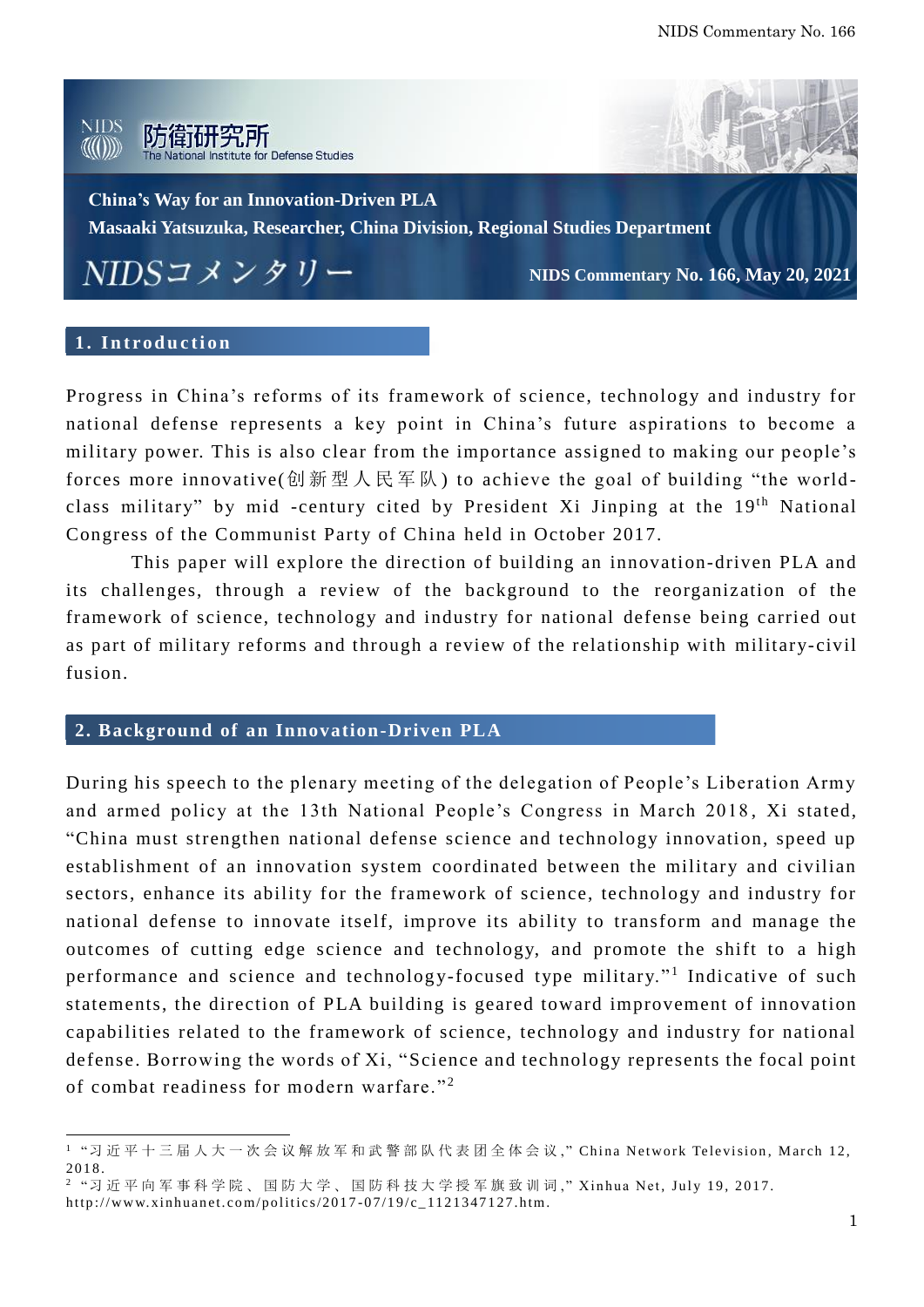Looking at the background of these remarks, first is the current awareness that the military use of new and emerging technologies is being encouraged while ushering in new military reforms. The National Defense White Paper released in July 2019 (hereinafter, "National Defense White Paper 2019 ") indicates that war is evolving in form towards informatized warfare, and intelligentized warfare is on the horizon." This is occurring because such military reforms are characterized by the following: "driven by the new round of technological and industrial revolution, the application of cutting edge technologies such as artificial intelligence (AI), quantum information, big data, cloud computing, and the Internet of Things (IoT) is gathering pace in the military field."<sup>3</sup> Therefore, the PLA is moving ahead with increasing its own intelligence, in addition to the mechanization and computerization it has already undertaken before. Second, to pave the way or such military reforms, there is a need to promote the creation

of cutting-edge technologies. According to Xi, "By gaining core technologies, China will finally be able to fundamentally secure national economic security, national defense security and other forms of security."<sup>4</sup> Core technology, simply put, refers to technologies that become a bottleneck to specific fields. Relying on other countries for these core technologies represents a security issue. The PLA feels a sense of urgency because core technology in the field of IT is in the hands of other developed countries, resulting in vulnerabilities in China's national security<sup>5</sup>.

In addition, the changing environment surrounding weapons and equipment development may also be cited. According to data from AVIC Securities Co., Ltd., which analyzed the breakdown of China's national defense spending, equipment spending from 2010 to 2017 increased 13.4%, exceeding the rate of increase of total national defense spending. The trend of a relative increase in the cost of equipment spending is seen<sup>6</sup>. With greater equipment and weapons development and innovations required to increase the intelligence of the military, the question is how to build an efficient equipment development framework. Within the PLA it has been pointed out that in order to fight an intelligence war of the future the PLA must build a more open and flat technological development framework and respond to the shift of military demand quickly<sup>7</sup>.

The problem is that the building of an innovation-driven PLA is difficult under the closed off framework of science, technology and industry for national defense formed only by state-owned military enterprises, which have traditionally supported the country's national defense industry, and the PLA. To promote the military use of

 $^3$  "新时代的中国国防," State Council Information Office, July 2019.

<sup>4 &</sup>quot;习 近 平 : 在 中 国 科 学 院 第 十 九 次 院 士 大 会 、 中 国 工 程 院 第 十 四 次 院 士 大 会 上 的 讲 话 ," Xinhua Net, 28 May 2018. http://www.xinhuanet.com/politics/2018-05/28/c\_1122901308.htm

<sup>&</sup>lt;sup>5</sup> Yatsuzuka, Masaaki. "China's Cyber Strategy." *NIDS China Security Report 2021*, National Institute for Defense Studies, 2020, p. 37.

 $^{\rm 6}$  "解读中国军费,"Avic Securities Financial Research Institute, June 2020, p. 10.

<sup>7</sup> 吴 明 曦 《 智 能 化 战 争 -AI 军 事 畅 想 》, National Defense Industry Press, 2020, pp. 73-74.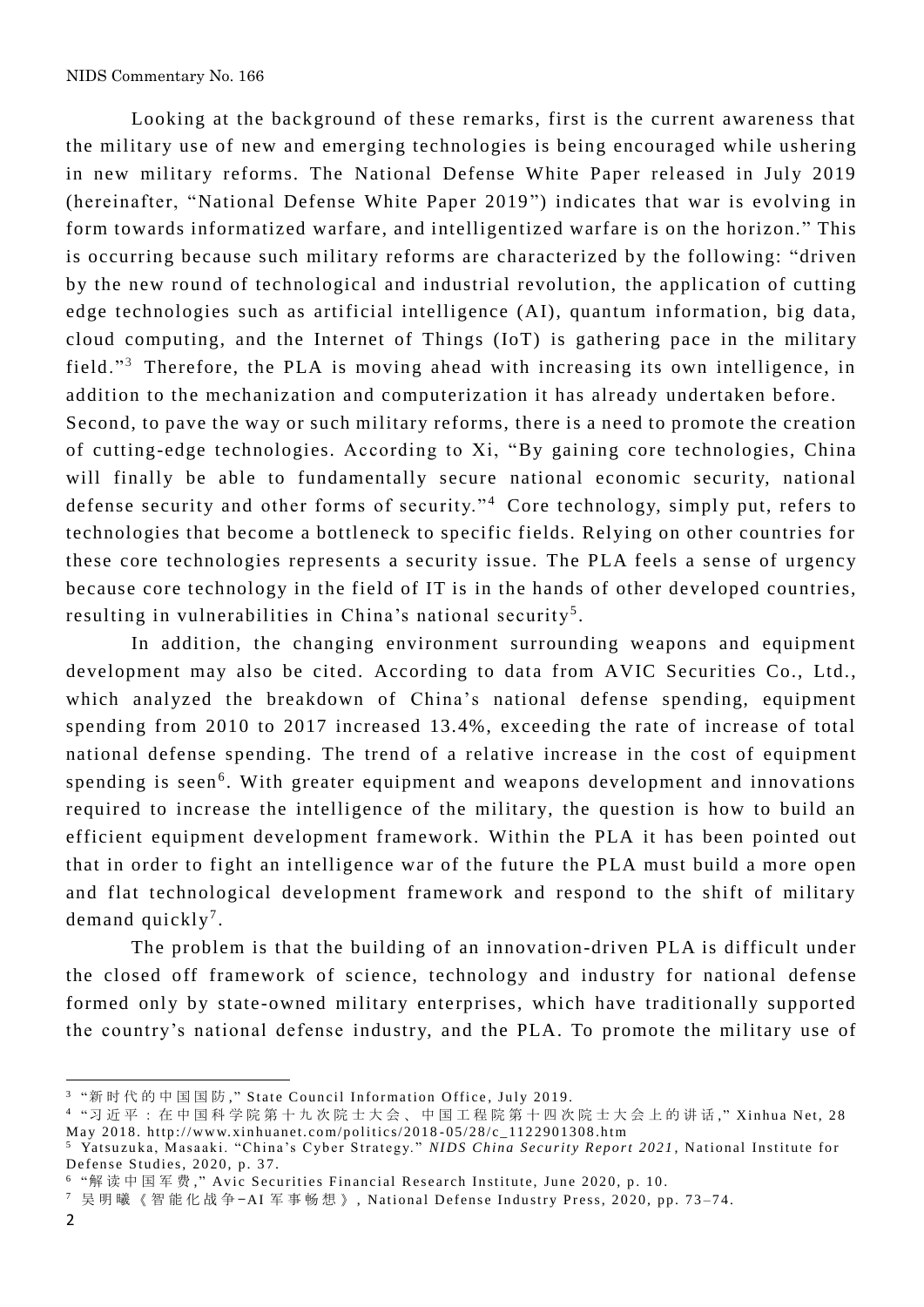new and emerging technologies with highly versatile dual use, it is impossible to ignore collaboration with the technological development capabilities in the private sector such as private enterprises and research institutes. Thus, this perspective leads to the utiliz ation of the innovation capabilities of the private sector in China's framework of science, technology and industry for national defense .

The concept of the military-civil fusion strategy promoted as a national strategy by the Xi administration since 2015 originates from such awareness of the issues<sup>8</sup>. The relationship between the military and civilian sectors was discussed frequently by past administrations, but the unique aspect of the Xi administration's military-civil fusion strategy is the need to build a "civilian army" where a broader range of technological innovation from the private sector is applied to military uses flexibly and quickly, including research institutes researching the latest technologies and start -up companies, in the development of framework of science, technology and industry for national defense. In actuality, the government's control over the Chinese economy continues to increase in recent years, but a little less than 80% of research and development spending is funded by private sector money<sup>9</sup>. As a symbolic example, recall that Huawei spent a massive sum of around 2.4 trillion yen on research and development in 2019 alone.

While the presence of state -owned enterprises is increasing in the Chinese economy, it is becoming important to utilize the vitality of the private sector and society in order to create innovation. In this sense, China's military -civil fusion, especially the policy trends for promoting "civilian participation in the defense industries (民参军)," can perhaps be viewed as a direction of pursuing open innovation where the closed off framework of science, technology and industry for national defense opens up to the private -sector society and utilizes these resources.

# 3. Reforms to the Nation Defense S&T Framework in Military-Civil Fusion

Based on the above, the Xi administration is seeking to promote "civilian army" as one direction of military-civil fusion that will form the basis of building an innovation driven PLA; in other words, it is seeking open innovation for the framework of science, technology and industry for national defense. For example, reforms in 2005 to the system of four licenses required when a private sector company enters a military industry, or the "four military industry permits ( $\mathbb{F} \perp \mathbb{Z} \parallel \mathbb{F}$ ) " are positioned within this trend<sup>10</sup>. The Xi administration ushered in a major overhaul of this licensing system in

<sup>8</sup> Yatsuzuka, Masaaki & Iwamoto, Hiroshi. "China's Military-Civil Fusion Strategy." NIDS China Security *Report 2021*, National Institute for Defense Studies, 2020, p. 66.

<sup>&</sup>lt;sup>9</sup> *China Statistical Yearbook 2020, China National Bureau of Statistics. China Statistics Press, 2020,*  $p.626.$ 

<sup>&</sup>lt;sup>10</sup> Refer to Yatsuzuka & Iwamoto. "China's Military-Civil Fusion Strategy," for more detail.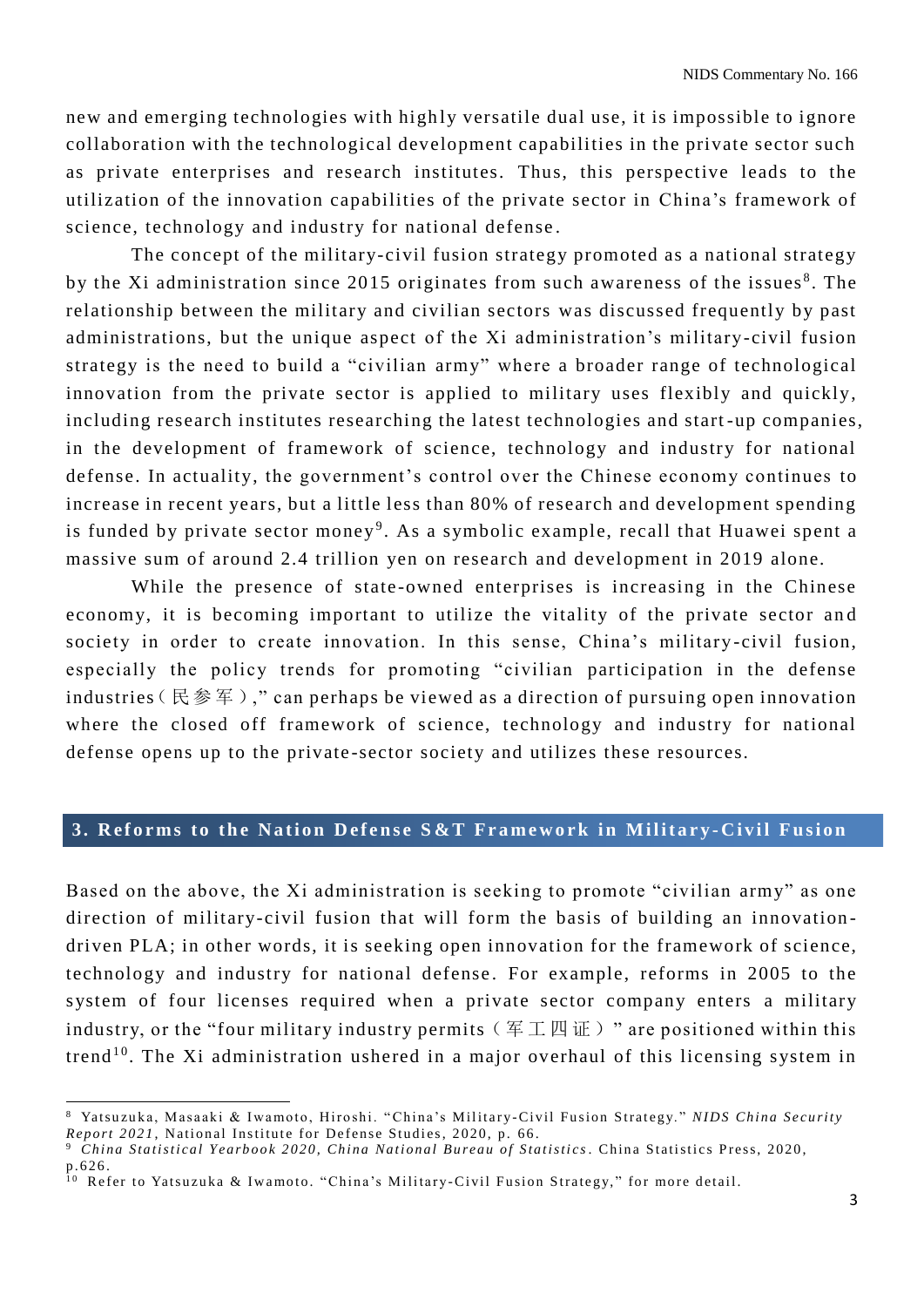2015 and 2017 to simplify it. As a result, while seeking to mitigate the burden of administrative procedures related to the acquisition of certification licensing, it attempted to encourage entry into the research and development and manufacturing of sensitive weapons and equipment, which private sector companies were not allowed to do before $^{11}$ .

Measures positioned in the same direction can be observed even in the restructuring of organizations related to framework of science, technology and industry for national defense as part of military reforms. Two important institutions were established as organizations for leading the framework of science, technology and industry for national defense in the PLA. First, the Science and Technology Commission of the Central Military Commission established and reorganized from the General Armaments Department in 2016. According to the National Defense White Paper 2019, the main duties of the Science and Technology Commission are explained as administering the national defense science and technology strategy, leading cutting edge technological innovation in an organized manner, and promoting the development of military-civil fusion for science and technology<sup>12</sup>. When looking at the background of reorganization from the General Armaments Department, the Science and Technology Commission appears to be promoting weapons development with a focus on the military use of cutting-edge technologies while cooperating with the Equipment Development Department of the Central Military Commission.

The Military Science Research Steering Committee of the Central Military Commission newly established in 2017 is one leadership organ. According to the National Defense White Paper 2019, the Military Science Research Steering Committee is responsible for leading research of research institutes related to the military at the Academy of Military Science, National Defense University and National University of Defense Technology, and it is positioned as the leading research institute of a broad range of military sciences. Although a detailed breakdown of the organization is not published, in response to the Science and Technology Commission's main mission of applied research related to equipment development, the Military Science Research Steering Committee may be seen as a leading organ of military research including basic research and theoretical research.

Furthermore, it is pointed out that the Military Science Research Steering Committee Commission was established using the Defense Advanced Research Projects Agency of the United States as a model<sup>13</sup>. On the other hand, the head of the Military-

 $11$  Kazama, Takehiko. China's Technology Acquisition Strategy -- Utilization and Related Policies on Military-Civilian Integration (2). pp. 310-311.

<sup>&</sup>lt;sup>12</sup> "China's National Defense in the New Era." *State Council Information Office*. In 2021, civilian researchers are also openly recruited to the Science and Technology Commission of the Central Military Commission. "2021 中央军委科学技术委员会文职人员招聘公告." Huatu Education Group, 27 Feb. 2021. https://ah.huatu.com/2021/0227/1957578.html.

<sup>&</sup>lt;sup>4</sup> Chinese military sets up hi-tech weapons research agency modelled on US body, *South China Morning Post*, Jul 25, 2017, https://www.scmp.com/news/china/diplomacy-defence/article/2104070/chinese-military-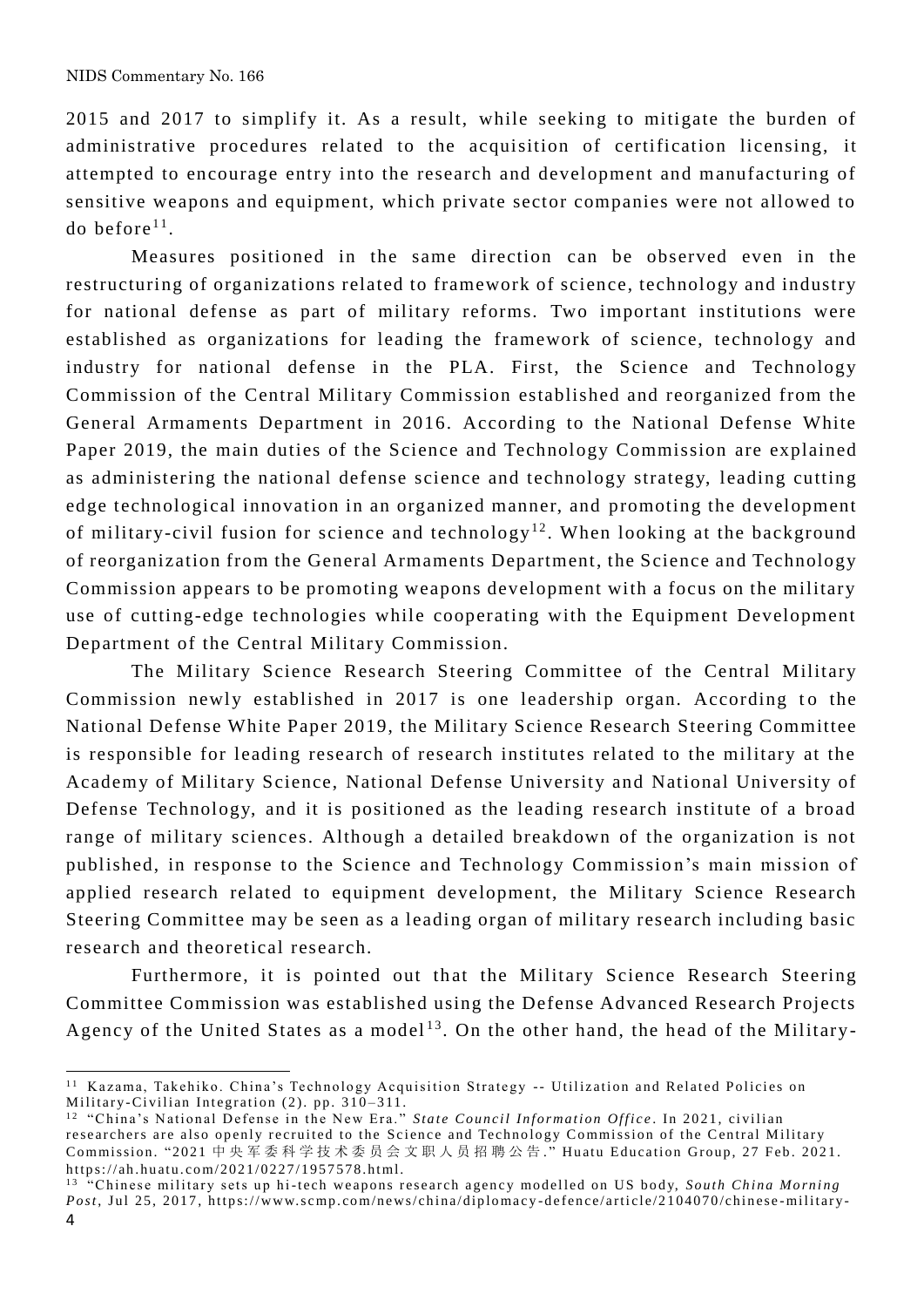Civil Fusion Research Center of the Academy of Military Science, Yu Chuanxin and others, point out that, while earnestly absorbing its experiences and lessons, DARPA's structure faces the issues of (1) maladjustment of demand between military branches, (2) interference in technology transfers, and (3) lacking comprehensive system, and for this reason they do not need to mimic DARPA exactly. This suggests there is room for discussion on the extent to which they are referencing  $DARPA<sup>14</sup>$ . If assuming the viewpoint that Military Science Research Steering Committee is referencing DARPA, in addition to the research leadership over research institutes published as its mission, there is a possibility it is financing, allocating and implementing projects essential to the military use of cutting-edge sciences. However, regarding personnel, it is believed that DARPA technologists and project managers appointed through open recruitment conduct research in each field, but it is not clear whether the Military Science Research Steering Committee has the same liquidity of personnel with the private sector as  $\text{DARR}^{15}$ .

Regarding research institutes engaging in national defense science and technology research, the Xi administration restructured the National Defense University and National University of Defense Tech nology in 2017, and carried out organizational restructuring of the framework of science, technology and industry for national defense of the PLA led by the Academy of Military Science, consolidating the 77 research institutes of the PLA and armed police into 44 institutions<sup>16</sup>. During a speech by Xi on occasion of the reorganization of the Academy of Military Science in 2017, he requested that "The Academy of Military Science will create an organizational model for military science research projects by closely fusing military theory and military science and technology, responding to the new demands and new system of military science research projects" and "efforts will be made to build the world's foremost military science research institute."<sup>17</sup>

Two months later in September 2017, the Regulation on the Civilian Staff of the Chinese People's Liberation Army stipulating the status of civilian employees of the PLA was amended for the first time in 12 years. When amending this law, the status of civilian employees was clarified, their work scope expanded, hiring methods reviewed, and compensation improved. It is believed this aimed to "utilize talented human resources from society in building military units."<sup>18</sup> Even "The Science of Military

https://www.jst.go.jp/crds/pdf/2014/FU/US20140901.pdf.

sets-hi-tech-weapons-research-agency. Also see "中 央 军 委 军 事 科 学 研 究 指 导 委 员 会 诞 生 负 责 高 新 科 技 研  $\#$ ," Cankaoxiaoxi, 25 July 2017, www.cankaoxiaoxi.com/society/20170725/2210500.shtml.

<sup>14</sup> 于川信· 刘志伟《军民融合: DARPA 创新之路》, National Defense Industry Press, 2018, pp. 345-348. <sup>15</sup> Kitaba, and Hayashi. "Overview of the U.S. Defense Advanced Research Projects Agency (Ver. 2)."

Center for Research and Development Strategy, Japan Science and Technology Agency, Sept. 2014.

<sup>&</sup>lt;sup>16</sup> "新时代的中国国防"State Council Information Office, July 2019.

<sup>17 &</sup>quot;习 近 平 向 军 事 科 学 院 、 国 防 大 学 、 国 防 科 技 大 学 授 军 旗 致 训 词 ," Xinhua News Agency, July 19, 2017. http://www.xinhuanet.com/politics/2017-07/19/c\_1121347127.htm.

<sup>1 8</sup> "军 委政治工作部兵 员 和 文 职 人 员 局 领 导 就 颁 布 实 施新的《中国人民解放 军 文 职 人 员 条例》答 记 者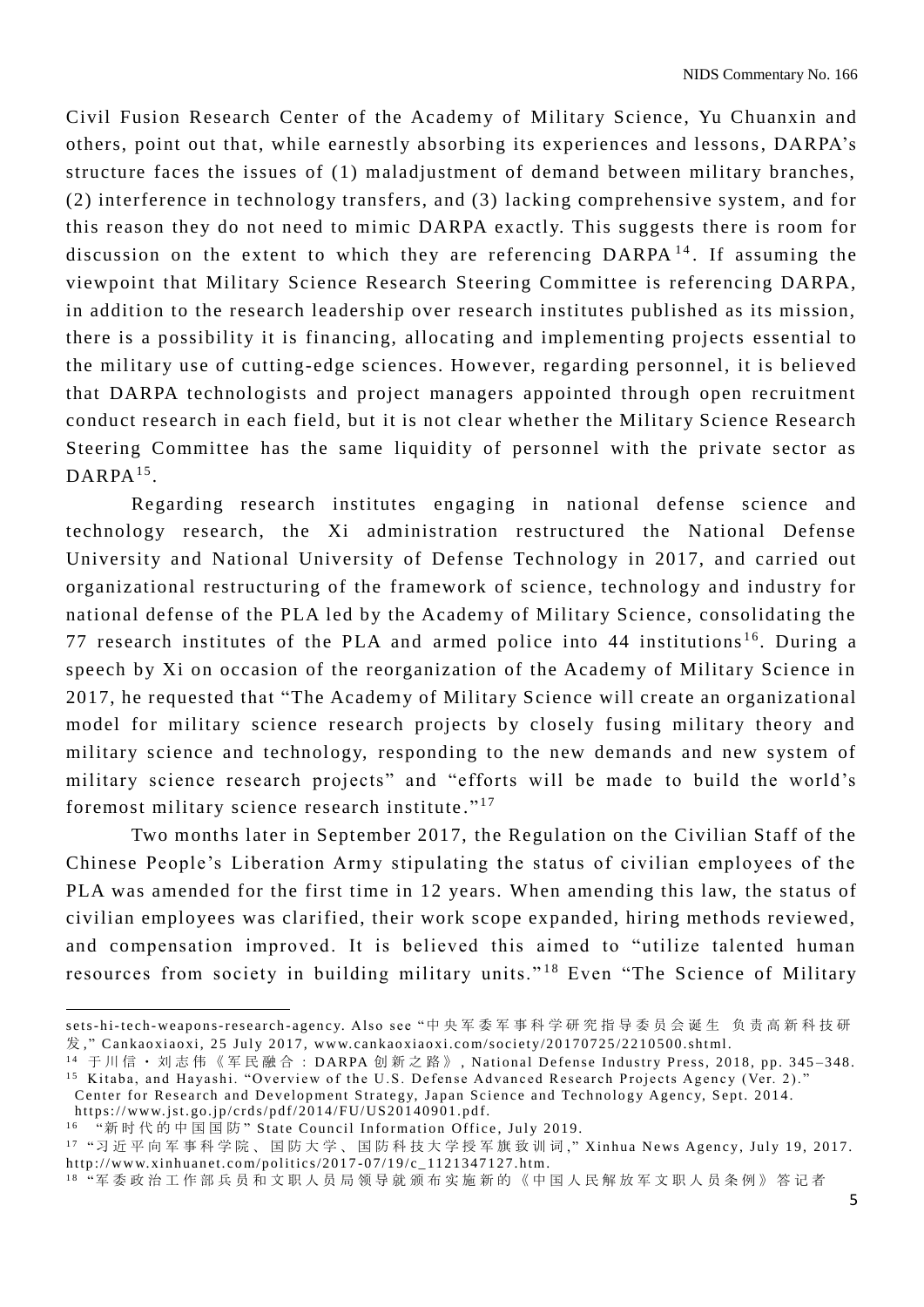Strategy 2020," which is positioned as a textbook of the PLA, revised in 2020, cites as one measure for military-civil fusion, "improvements in the selection management system for civilian human resources," and suggested that " the quantity and scope of advanced human resources directly recruited from society will be expanded."<sup>19</sup>

It is worth noting that the hiring of civilian researchers by research institutes of the PLA is increasing in recent years as a result of these reforms. For example, the hiring of civilian researchers by the National Innovation Institute for Defense Technology within the Academy of Military Sciences has increased rapidly in recent years. In 2020, it recruited 50 civilian researchers, but another 100 were newly hired as well<sup>20</sup>. According to estimates by Kai Lin Tay of IISS, as the following graph indicates, the hiring of civilian researchers by the Academy of Military Sciences has increased sharply over the most recent three years<sup>21</sup>. Of course, this rapid increase in hiring allocation of civilian researchers can be seen as indicative of the difficulty that the PLA faces in developing its own human resources into experts.

In addition, the promotion of transparency of the national defense science and technology framework of the PLA is cited as a secondary effect of this military -civil fusion strategy<sup>22</sup>. The PLA will need to publish information related to its own needs to society on a regular basis in order to widely solicit the entry of private sector enterprises and human resources into military industries. As a result, information on the PLA and its national defense industry procurement and human resources recruitment is published through the Internet. Examples include the All -Army Weapons and Equipment Procurement Information Network website (全军武器装备采购信息网) operated by the Equipment Department of the Central Military Commission as a platform for information for private -sector companies entering military industries and the Military Talent Net  $(\nsubseteq \mathbb{K} \setminus \mathcal{F} \setminus \mathbb{N})$  which publishes recruiting information for civilian positions. These indicate part of such increased transparency<sup>23</sup>.

问," Central People's Government of the People's Republic of China, November 10, 2017, http://www.gov.cn/zhengce/2017-11/10/content\_5238743.htm.

<sup>&</sup>lt;sup>19</sup> 肖天亮 主编《战略学 (2020年修订)》, National Defense University Press, 2020, p. 434.

<sup>&</sup>lt;sup>20</sup> "新 增 100+ ! 国 防 科 技 创 新 研 究 院 文 职 招 聘 岗 位 调 整 ! ," March 23, 2020.

https://mp.weixin.qq.com/s/Ab6ESzvMpWp54LBNhXPbMQ.

<sup>&</sup>lt;sup>21</sup> Kai Lin Tay," China's military looks to civilians to boost innovation," IISS,  $7<sup>th</sup>$  May 2020, https://www.iiss.org/blogs/analysis/2020/05/china-civil-military-innovation.

<sup>&</sup>lt;sup>22</sup> Marcel Angliviel, Benjamin Spevack, Devin Thorne, *Open Arms*, C4ADS 2019, pp.68-69.

<sup>&</sup>lt;sup>23</sup> All-Army Weapons and Equipment Procurement Information Network website,

http://www.staroceans.org/weain/index.html, and Military Talent Net, http://81rc.81.cn/index.htm.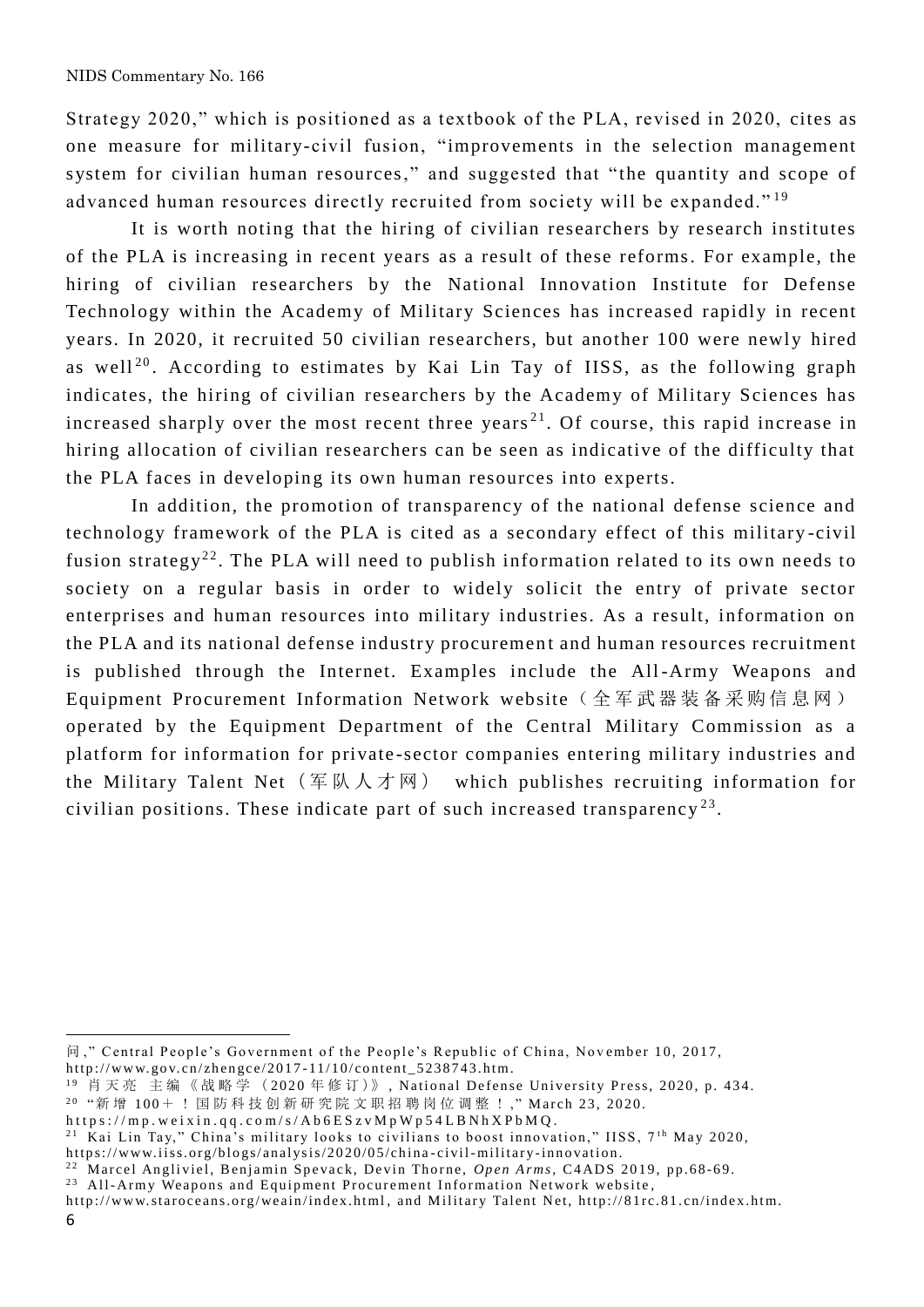

Source: Prepared by the author based on data from Kai Lin Tay," China's military looks to civilians to boost innovation," IISS,  $7<sup>th</sup>$  May 2020.

### **4 . C h a l l e n g e s f o r a n I n n o v a t i o n -D r i v e n P L A**

Based on the above, the attempt to transform the private sector innovation capabilities into military power is underway through promotion of "civilian-involved military." However, it will be no small feat to position what was known to be a closed PLA into an open, national defense science and technology development framework.

One of the challenges, as brought up in the process of defense science and technology structural reform, is the issue of how to protect intellectual properties and information security under the legal system for private enterprises involved in the military business<sup>24</sup>. On this topic, the military policy structural reform revealed in August 2020 indicated a policy structure reform proposal that includes 58 items. It indicated that systematic development of framework, including developing legislation, will be completed by 2020 under the guidance of the Leading Group for National Defence and Military Reform of the Central Military Commission<sup>25</sup>. In this proposal, the Maritime Police Law, which has become a hot topic, is included, as well as the legal

<sup>&</sup>lt;sup>24</sup> "大力加强国防科技创新,"PLA daily, March 28, 2018.

<sup>&</sup>lt;sup>25</sup> "国 防 部 : 军 事 政 策 制 度 有 序 推 进 ,"Ministry of National Defense, August 27, 2020.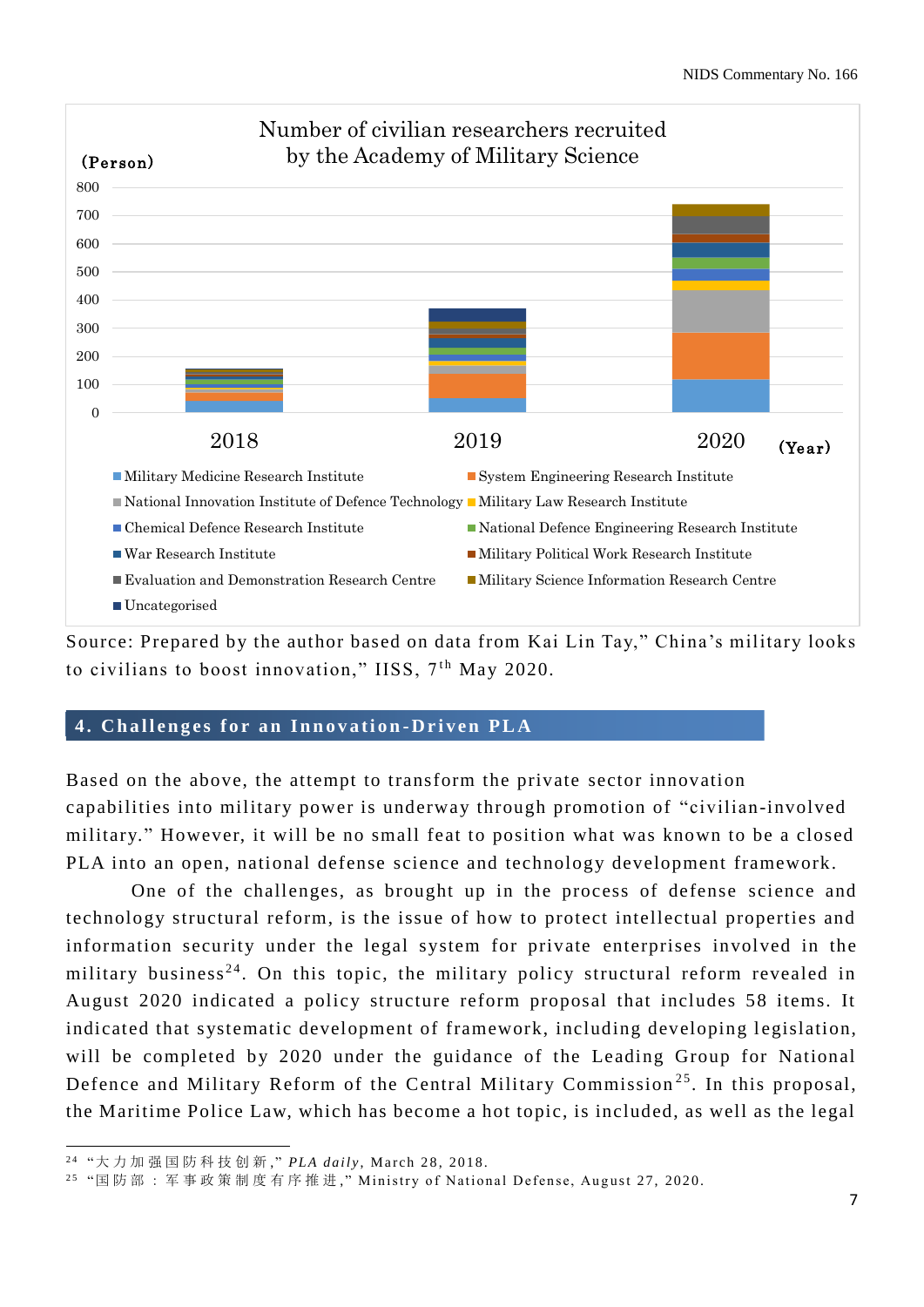draft that summarizes the relationship and compensation to private enterprises for equipment development and procurement<sup>26</sup>.

For example, in the National Defense Law first revised in December 2020 after 11 years, while the new designation for space, electromag netic spectrum and cyberspace as critical safety areas has attracted attention, the regulation on national defense science and technology development framework is another point worth noting. Under the law, the new policy for the defense science and technology industry to be innovation-driven and autonomously controlled (Article 34) and for the government to accelerate independent technology research and development fully utilizing the excellent resources of society (Article 35) have been newly added. On the other hand, it also clearly indicates the plan to improve the defense intellectual property system and promote conversion of defense technology outcomes (Article 35). The protection of intellectual property is a source of hesitation for private enterprises to become involved in military industries. From its description, the government's attempt to enhance the resource mobilization ability of the private sector and to minimize hurdles and concerns that private sector enterprises face when involved in military projects can be seen $^{27}$ .

On the other hand, the fact that the Military -Civil Fusion Act (or Military-Civil Fusion Development Act) that was proposed for legislation in 2012 and still not enacted to date shows the complex interests in China and difficulty to dispel the private sector's dissatisfaction and anxiety towards the government<sup>28</sup>. As with other countries, the Xi administration, too, is faced with the challenge of the growing question of how much consideration and adjustment should be given to the interests and norms of domestic actors who support the development in the realm of emerging technology<sup>29</sup>.

Also, another major issue is that the reorganization of China's defense technology structure will not only be a domestic problem. On his visit to the University of Science and Technology of China in April 2016, Xi emphasized that "while the government emphasizes independent innovation, this does not mean innovation should be conducted in a closed form," and as "It is impossible for any nation to solve all innovation issues by relying solely on its own abilities," he suggested conducting independent innovation through international exchange to fully leverage the innovative resources in the world  $^{30}$ . This statement suggests that even though China has risen rapidly as a technology giant, it is necessary to further develop through technological and human resource exchange s

<sup>&</sup>lt;sup>26</sup> "中 国 军 事 政 策 制 度 改 革 已 取 得 重 要 阶 段 性 成 果 ,"Ministry of National Defense, March 8, 2021.

http://www.mod.gov.cn/topnews/2021-03/08/content\_4880589.htm.

<sup>&</sup>lt;sup>27</sup> "新 修 订 国 防 法 , 新 在 何 处 ," *Guangming Daily* , 3 Jan. 2021.

<sup>&</sup>lt;sup>28</sup> Yatsuzuka & Iwamoto above, pp. 77-8, and Elsa B. Kania & Lorand Laskai, "Myths and Realities of China's Military-Civil Fusion Strategy," Center for a New American Security, January 2021, p. 11.

 $^{29}$  Saito, Kosuke. "Innovation and Security - Why Do Civilians and the Military Integrate and What Issues Does This Bring?" Synodos, 15 Mar. 2021. https://synodos.jp/international/24149.<br><sup>30</sup> "习近平八天内两轮自主创新与开放创新," China Network Television, 28 Apr. 2016.

h ttp ://n e ws. cct v.co m/2 0 1 6 /0 4 /2 8 / ARTI jK fC4 mKX i yc T6 D D Gz8 b 3 1 6 0 4 2 8 .sh t ml.